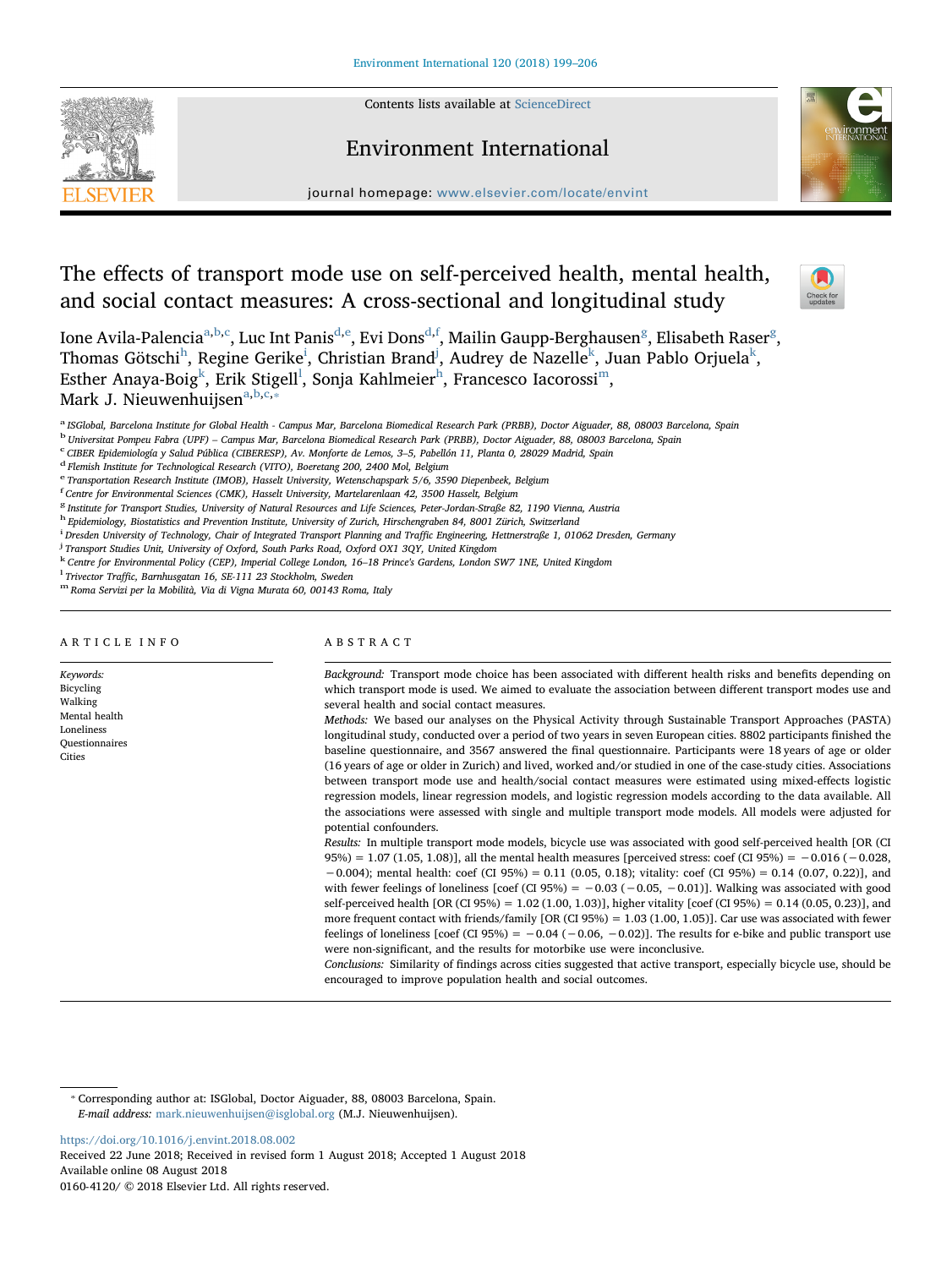#### 1. Introduction

To design cities able to produce health and well-being outcomes, it has being suggested that transport planning should assume a major role ([Giles-Corti et al., 2016\)](#page-6-0). Transport is associated with economic and social development, but also with different health risks and benefits depending on which transport mode is used [\(Nieuwenhuijsen et al.,](#page-7-0) [2016\)](#page-7-0). Car use in cities has been associated with negative effects, including congestion, use of physical space, noise, heat, emissions of greenhouse gases, air pollution exposure and lack of physical activity ([Dons et al., 2013](#page-6-1); [Nieuwenhuijsen and Khreis, 2016](#page-7-1)). Driving time has been associated with high stress ([Novaco and Gonzalez, 2009](#page-7-2); [Legrain](#page-7-3) [et al., 2015;](#page-7-3) [Mattisson et al., 2016](#page-7-4)), lower psychological well-being ([Martin et al., 2014](#page-7-5)) and more recently also with cognitive decline ([Bakrania et al., 2017\)](#page-6-2). Motorbike use has been associated with particularly high risks for injuries, disability, and deaths due to traffic crashes ([Rodrigues et al., 2014\)](#page-7-6). Public transport use has often been associated with low travel satisfaction [\(Novaco and Gonzalez, 2009](#page-7-2)), but also with psychological well-being [\(Martin et al., 2014](#page-7-5)), and increased physical activity levels and reduced BMI [\(Rissel et al., 2012;](#page-7-7) [Sener](#page-7-8) [et al., 2016;](#page-7-8) [Brown et al., 2015](#page-6-3)). Active transport – i.e. walking and bicycling – has been associated with multiple health benefits including lower all-cause mortality [\(Kelly et al., 2014](#page-7-9); [Celis-Morales et al., 2017](#page-6-4)), cardiovascular risk [\(Celis-Morales et al., 2017](#page-6-4); [Hamer and Chida, 2008](#page-7-10); [Xu et al., 2013](#page-7-11); [Oja et al., 2011](#page-7-12)), body weight ([Xu et al., 2013;](#page-7-11) [Wanner](#page-7-13) [et al., 2012](#page-7-13)), diabetes risk [\(Saunders et al., 2013\)](#page-7-14), risk of being stressed ([Avila-Palencia et al., 2017\)](#page-6-5), better physical and mental well-being ([Martin et al., 2014](#page-7-5); [Humphreys et al., 2013\)](#page-7-15), and health-related quality of life ([de Geus et al., 2008\)](#page-6-6). Active transport has also been shown to have other societal benefits such as helping reduce air pollution, greenhouse gas emissions, and noise, and improving social interaction (de [Nazelle et al., 2011](#page-7-16); [Brand et al., 2013\)](#page-6-7).

Until now studies have assessed associations between a single transport mode and health outcomes or made comparisons across transport modes when evaluating associations with health outcomes. We are not aware of any studies that have assessed how the use of multiple transport modes (multi-modality) is related to health, which may be a more realistic description of transport behaviour for many people nowadays. Further, few studies have evaluated associations between transport and social capital indicators showing its relevance ([Besser et al., 2008](#page-6-8); [Mattisson et al., 2015](#page-7-17)), but none have evaluated associations between transport and loneliness, although loneliness is currently considered to be a major problem in Western society [\(de](#page-6-9) [Gierveld et al., 2016\)](#page-6-9). Moreover, most studies in transport and health are cross-sectional and conducted in one country. Consequently, international and longitudinal studies are needed to represent variability in transport behaviour.

The main aim of this study was to evaluate the association between different transport modes use and several health and social contact measures in an adult population in seven European cities.

# 2. Materials and methods

# 2.1. Study design and population

A longitudinal study was performed in seven European cities (Antwerp, Barcelona, London, Örebro, Rome, Vienna, and Zurich) as part of the PASTA project [\(Gerike et al., 2016](#page-6-10)). Participants were recruited opportunistically on a rolling basis between November 2014 and November 2016. Participants were 18 years of age or older (16 years of age or older in Zurich) and lived, worked and/or studied in one of the case-study cities [\(Gaupp-Berghausen et al., n.d.\)](#page-6-11). Participants responded to two comprehensive questionnaires (baseline and final) asking for their socio-demographics, travel behaviour, and different health measures, using an on-line survey platform (details of measures obtained from each questionnaire in Supplementary material Fig. S1).

The baseline questionnaire was active between November 2014 and January 2017, and in November 2016 all registered participants were invited to complete the final questionnaire. Between the two questionnaires there was not any specific intervention designed by the study, the participants were doing their normal life. The questions were developed first in English and then translated into Dutch, Spanish, Catalan, Swedish, Italian, and German. The study protocol was approved by the ethics committees from the different case-study cities and written informed consent was obtained from all participants.

### 2.2. Transport mode use

The PASTA longitudinal study assessed transport mode use in the baseline and final questionnaires by asking: "How often do you currently use each of the following methods of travel to get to and from places?" with possible transport modes being: car or van/public transport/motorcycle or moped/electric bicycle/bicycle/walk. Answers for each transport mode were rated on a five-point scale ranging from "Daily or almost daily" to "Never". Each transport mode was converted to a continuous variable assigning a value (frequency) to each of the categories of the scale: "Daily or almost daily" = 24 days per month; "on 1–3 days per week" = 8 days per month; "on 1–3 days per month" =  $2$  days per month; "Less than once per month" =  $1$  day per month; "Never" = 0 days per month. We created an additional variable for each transport mode calculating the mean between the two questionnaires as a proxy of long-term use.

As part of the sensitivity analyses, we created dichotomous variables for each transport mode use. First, we created two categories using the original scale: "at least once per week" (Daily or almost daily/on 1–3 days per week) and "less than once per week" (on 1–3 days per month/Less than once per month/Never). Second, we dichotomized the mean variables using the value 5 as a cut-off and used the same categories as the previous one ("at least once per week" and "less than once per week"). We considered "less than once per week" answers as the reference category.

#### 2.3. Health and social contact measures

Our main outcome was self-perceived health. We used the scale from The Medical Outcome Study Short Form (SF-36) asking participants: "In general, how would you say your health is?" with possible responses being: excellent/very good/good/fair/poor. The answers were dichotomized by whether people had a "good self-perceived health" (excellent/very good/good) or "poor self-perceived health" (fair/poor), following the same methodology used in previous studies ([Dadvand et al., 2016\)](#page-6-12). We considered "poor self-perceived health" answers as the reference category, therefore a positive association between transport mode use and this variable could be interpreted as good self-perceived health. Self-perceived health was measured in the baseline and in the final questionnaires.

We used three mental health measures: perceived stress, mental health, and vitality. First, perceived stress was measured using the short version of the Perceived Stress Scale (PSS-4) ([Cohen et al., 1983](#page-6-13)). The instrument contains four statements, which measure how unpredictable, uncontrollable, and overloaded respondents feel that their lives are. The higher the score on the PSS-4 (from 0 to 16), the greater the respondent perceives that their demands exceed their ability to cope. Second, to measure mental health we used the 5-item mental health scale of SF-36 (MHI-5). It includes items from each of the four major mental health dimensions (anxiety, depression, loss of behavioural/emotional control, and psychological well-being). The lowest value possible (floor) would be "feelings of nervousness and depression all of the time" and the highest possible (ceiling) would be for someone who "feels peaceful, happy, and calm all of the time" [\(Ware et al.,](#page-7-18) [1993\)](#page-7-18). Third, we used a four-item measure of vitality (energy level and fatigue) from SF-36 which captures differences in subjective well-being.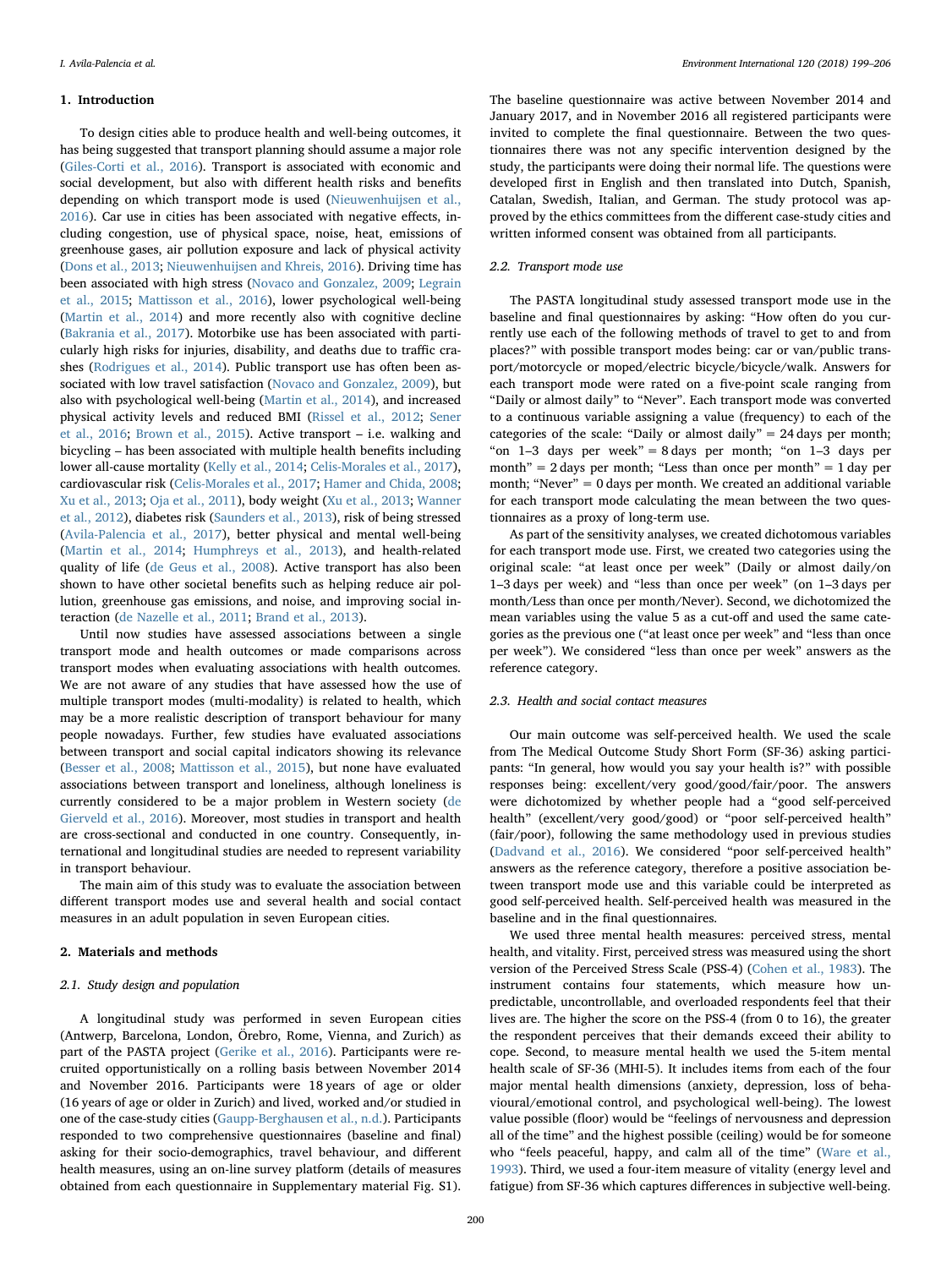The lowest value possible (floor) would be someone who "feels tired and worn out all of the time" and the highest value possible (ceiling) would be someone who "feels full of pep/life and energy all of the time" ([Ware et al., 1993](#page-7-18)). On mental health and vitality scales, all items were scored on a 6-point scale and summed scores were transformed into a scale from 0 to 100, following SF-36 scoring guidelines. Perceived stress, mental health, and vitality were measured only in the final questionnaire.

We used two social contact measures: loneliness and contact with friends and/or family. Feelings of loneliness are understood as the result of a deficient (quantitatively or qualitatively) social network, and the objective characteristics of a social network can go from social isolation to social participation ([de Gierveld et al., 2016\)](#page-6-9). Loneliness was assessed with six statements based on the UCLA loneliness scale (e.g. feelings of isolation, feeling as part of a group of friends) [\(Russel,](#page-7-19) [1996\)](#page-7-19). Participants were asked to indicate to what extent they agreed with the statements on a 5-point scale ranging from "totally agree" (1) to "totally disagree" (5). A sum score was calculated (from 6 to 30) with higher scores indicating greater feelings of loneliness. With regards to contact with friends and/or family, participants were asked "How often do you have contact with your friends and/or family?" with possible responses being: (almost) Daily/At least once a week/1–3 times per month/less than once a month/seldom or never. The answers were dichotomized on whether people contacted friends and/or family "At least once a week" ((almost) Daily/At least once a week) or "less than once a week" (1–3 times per month/less than once a month/seldom or never). We considered "less than once a week" answers as the reference category, therefore a positive association between transport mode use and this variable could be interpreted as frequent contact with friends and/or family. Loneliness and contact with friends and/or family were measured only in the final questionnaire.

### 2.4. Other explanatory measures

Date of birth, sex, educational level, nationality, employment status, physical activity (working, recreational, transport, overall) and sedentary (sitting) behaviours were obtained only in the baseline questionnaire. Weight and height were obtained in the baseline and in the final questionnaires. Any change in employment status, and life events like moving home or starting a new job were obtained in the final questionnaire. Age was calculated for the baseline and final questionnaire taking into account the date when the participants answered each questionnaire and their date of birth. Educational level, nationality, and employment status were used as proxies of Socio-Economical Status (SES). They were dichotomized in "university or higher education", "local nationality" (as having the nationality from the country where the participant lived while answering the questionnaires), "fulltime employed" respectively. The physical activity (working, recreational, transport, overall) and sedentary (sitting) behaviours were assumed constant in both time points. Through the available individual characteristics, relevant confounders were defined a priori based on a Direct Acyclic Graph (DAG) (Supplementary material Fig. S2).

# 2.5. Statistical analyses

Descriptive univariate analyses were conducted for all study variables, calculating frequencies and percentages for categorical variables; and mean, standard deviation (SD), median, and interquartile range (IQR) for continuous variables to characterize the study population. Descriptive bivariate analyses were conducted using Kruskal Wallis tests to assess travel behaviour through the seven case-study cities, and Chi square and U Mann Whitney tests to assess the statistical differences between baseline and final questionnaire populations.

Regression models were run to assess associations between transport mode use and all the health and social contact measures. First, mixed-effects logistic regression models were used to evaluate the

association between transport mode use and self-perceived health. Transport mode measures from baseline and final questionnaires were used as exposure variables and participant was used as a random effect for repeated measures. This repeated measures design was unbalanced, as it included all the participants at baseline and not only those with two measurements. Second, linear regression models were used to evaluate the association between transport mode use and perceived stress, mental health, vitality, and loneliness; and logistic regression models were used to evaluate the association between transport mode use and contact with friends and/or family. No repeated measures design was used for any of these outcomes as these were measured only once (in the final questionnaire). The mean of each transport mode between baseline and final questionnaires was used as exposure variable.

The different associations were assessed using two transport mode models approach: (1) single transport mode models and (2) multiple transport mode models. In the single transport mode models only one transport mode was used at a time as exposure, and in the multiple transport mode models all different transport modes were included in the model to be able to assess multiple transport mode behaviours. This multiple transport mode approach is not a definition of multi-mode transport for trips, but overall participants who used multiple transport modes in general. Polychoric analyses were conducted to assess the correlation between the different transport modes (Supplementary material Table S1). All regression models were run: (0) unadjusted, (1) adjusted for age and sex, and (2) adjusted for the confounders identified by the DAG. All models used city as a fixed effect and were conducted with a complete case analysis. In all contrasts a significance value of p < 0.05 was considered. All models were conducted first with pooled analyses with all cities together and second stratified by city using fixed effects meta-analyses as sensitivity analyses. The meta-analyses were conducted to compare the effects of transport mode use on the outcomes between cities, as the frequency of transport mode use was different across cities [\(Table](#page-3-0) 1). All models were run with transport mode use as continuous variables (main analyses) and as dichotomous variables (sensitivity analyses). All analyses were conducted in Stata version SE 14 (StataCorp LP, Texas USA).

#### 3. Results

Out of the 10,719 participants with clean data, 8828 answered the self-perceived health question in the baseline and/or final questionnaire. Of these, 8802 finished the baseline questionnaire, and a subsample of 3567 also answered the final questionnaire. The sociodemographic characteristics of study population, prevalence of health and social contact measures, and description of transport mode use distribution are presented in [Table 2](#page-4-0).

[Table 3](#page-5-0) shows the associations between the different transport mode uses and the health and social contact measures, adjusted for all the relevant confounders. In the single mode models, a higher frequency of driving a car was statistically significantly associated with lower odds of having good self-perceived health, lower levels of vitality, and fewer feelings of loneliness. Those who used public transport more frequently had statistically significant lower odds of having good self-perceived health. Those who rode a bicycle more frequently had statistically significant higher odds of having good self-perceived health, less perceived stress, better mental health, and higher vitality. A higher frequency of walking was statistically significantly associated with higher levels of vitality.

In the multiple mode models the results were marginally different. A higher frequency of driving a car and riding a motorbike were statistically significantly associated with fewer feelings of loneliness. Bicycle use was statistically significantly associated with higher odds of having good self-perceived health, lower perceived stress, better mental health, and higher vitality, and was statistically significantly associated with fewer feelings of loneliness. Walking was statistically significantly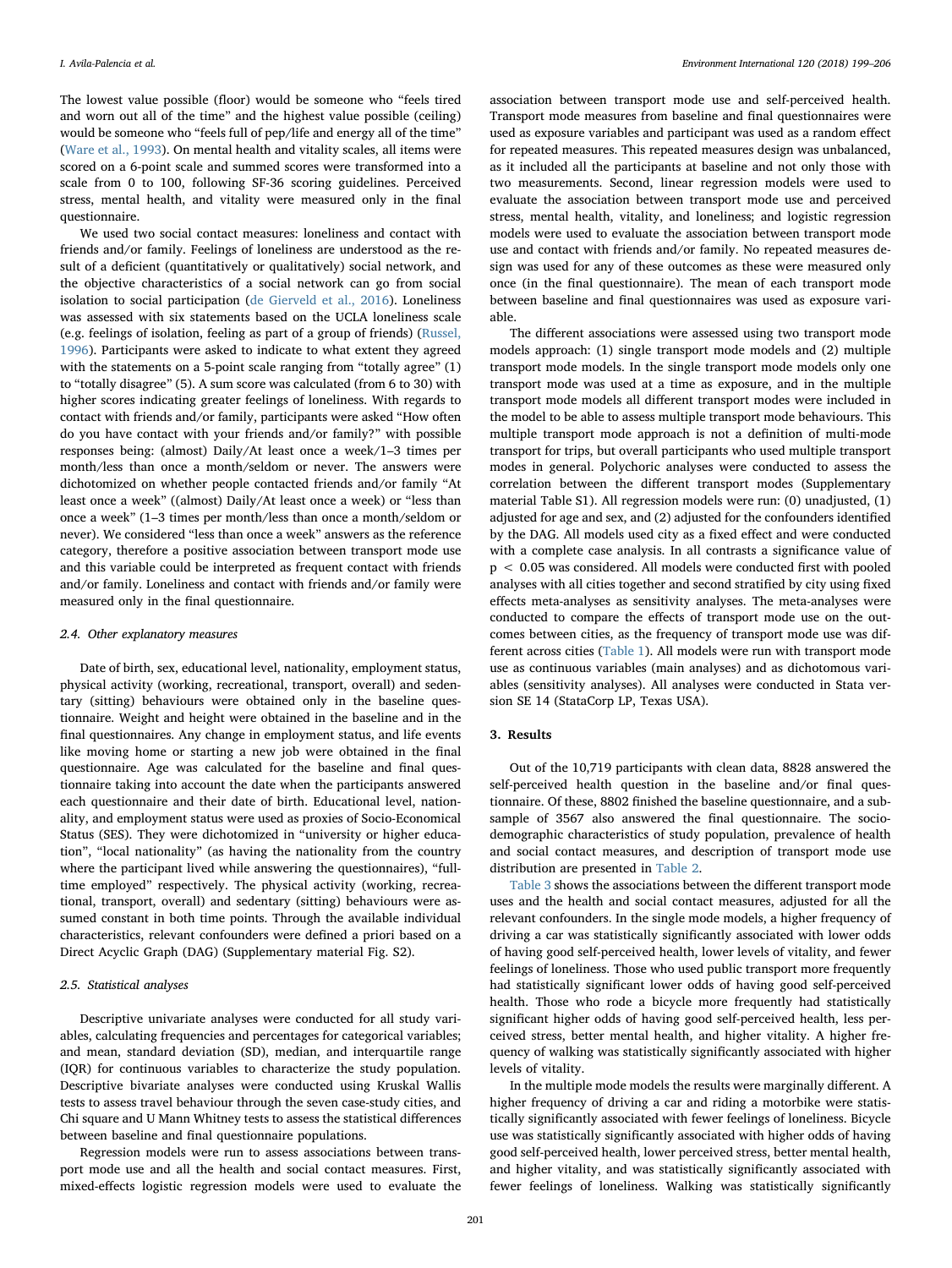#### <span id="page-3-0"></span>Table 1

Distribution of transport mode use in the different case-study cities according to each questionnaire.

|                                       | Antwerp<br>$(n = 1294)$ | Barcelona<br>$(n = 1399)$ | London<br>$(n = 1089)$ | Oerebro<br>$(n = 1067)$ | Rome<br>$(n = 1585)$ | Vienna<br>$(n = 1204)$ | Zurich<br>$(n = 1164)$ | p-Value <sup>a</sup> |
|---------------------------------------|-------------------------|---------------------------|------------------------|-------------------------|----------------------|------------------------|------------------------|----------------------|
| Baseline questionnaire ( $n = 8802$ ) |                         |                           |                        |                         |                      |                        |                        |                      |
| Transport mode (days/month)           |                         |                           |                        |                         |                      |                        |                        |                      |
| Car                                   | 7.96 (7.37)             | 4.63(6.56)                | 4.77 (6.93)            | 10.01(8.91)             | 9.21(9.04)           | 4.68(6.66)             | 4.60(6.45)             | 0.0001               |
| Motorbike                             | 0.15(1.22)              | 2.44(6.69)                | 0.20(1.78)             | 0.26(1.94)              | 3.47 (7.67)          | 0.40(2.41)             | 0.89(3.95)             | 0.0001               |
| Public transport                      | 5.29 (7.64)             | 14.23 (9.62)              | 13.49 (9.46)           | 3.42(6.16)              | 12.65 (10.43)        | 16.14 (9.54)           | 16.25 (9.53)           | 0.0001               |
| E-bike                                | 1.53(5.4)               | 0.15(1.64)                | 0.04(0.50)             | 0.22(2.03)              | 0.69(3.79)           | 0.30(2.21)             | 1.09(4.51)             | 0.0001               |
| Bicycle                               | 18.93 (8.57)            | 8.00 (10.07)              | 8.58 (10.55)           | 14.28 (10.31)           | 7.32 (9.63)          | 9.72(10.30)            | 10.07 (10.40)          | 0.0001               |
| Walking                               | 14.83 (9.58)            | 21.18 (6.66)              | 20.61 (7.20)           | 17.70 (8.98)            | 18.14 (9.13)         | 21.68 (6.12)           | 21.02 (6.85)           | 0.0001               |
| Final questionnaire ( $n = 3567$ )    |                         |                           |                        |                         |                      |                        |                        |                      |
| Transport mode (days/month)           |                         |                           |                        |                         |                      |                        |                        |                      |
| Car                                   | 8.04 (7.07)             | 5.08(6.53)                | 4.93 (6.58)            | 10.11(8.63)             | 9.43(8.78)           | 5.19(6.82)             | 5.10 (6.72)            | 0.0001               |
| Motorbike                             | 0.28(2.30)              | 1.87(5.56)                | 0.25(2.02)             | 0.29(2.31)              | 3.41 (7.55)          | 0.38(2.27)             | 0.74(3.50)             | 0.0001               |
| Public transport                      | 4.66(6.94)              | 13.74 (9.45)              | 11.94 (9.13)           | 3.16(5.94)              | 12.32 (10.30)        | 15.14 (9.59)           | 15.39 (9.47)           | 0.0001               |
| E-bike                                | 2.34(6.59)              | 0.33(2.26)                | 0.19(1.71)             | 0.51(3.04)              | 1.06(4.60)           | 0.54(3.11)             | 1.63(5.33)             | 0.0001               |
| Bicycle                               | 18.23 (9.06)            | 7.61 (9.95)               | 9.24(10.58)            | 12.38 (10.46)           | 7.44 (9.58)          | 8.60 (9.99)            | 9.04(10.14)            | 0.0001               |
| Walking                               | 12.08 (9.24)            | 20.89 (6.75)              | 19.51 (7.69)           | 14.46 (9.43)            | 18.40 (8.61)         | 19.54 (7.57)           | 19.30 (7.93)           | 0.0001               |

<span id="page-3-1"></span><sup>a</sup> Kruskal Wallis test. Values shown as mean (SD). Missing data in the Baseline Questionnaire: Car (51; 0.58%); Motorbike (65; 0.74%); Public transport (33; 0.37%); E-bike (65; 0.74%); Bicycle (70; 0.8%); Walking (50; 0.57%). Missing data in the Final Questionnaire: Car (49; 1.37%); Motorbike (85; 2.38%); Public transport (44; 1.23%); E-bike (88; 2.47%); Bicycle (60; 1.68%); Walking (48; 1.35%).

associated with higher odds of having good self-perceived health, higher vitality, and higher odds of having contact with friends and/or family at least once a week.

The models with dichotomous transport mode use (Supplementary material Table S3) and the meta-analyses showed similar results with only slight differences (Supplementary material from Fig. S3 to Fig. S14).

# 4. Discussion

### 4.1. Summary of results

Bicycle use was associated with good self-perceived health, lower perceived stress, better mental health, and higher vitality in the single and multiple transport mode models. Bicycle use was also associated with fewer feelings of loneliness in the multiple mode models. Walking was associated with higher vitality in the single and multiple mode models, and with good self-perceived health and having contact with friends/family only in the multiple mode models. We found that a higher frequency of car and public transport use was associated with poor self-perceived health in the single transport mode models. Car use was also associated with lower vitality in the single mode model, but also with fewer feelings of loneliness in the single and multiple mode models. The results of motorbike and e-bike use were inconclusive.

#### 4.2. Comparison with previous studies

Bicycle use showed the most robust results throughout all the different analyses. Our results are in line with previous studies that associated bicycle use with better health outcomes: perceived general health ([Scheepers et al., 2015\)](#page-7-20), perceived stress ([Avila-Palencia et al.,](#page-6-5) [2017\)](#page-6-5), mental well-being [\(Martin et al., 2014;](#page-7-5) [Mytton et al., 2016](#page-7-21)), and quality of life [\(de Geus et al., 2008\)](#page-6-6). Qualitative research has suggested that choice of travel mode may affect well-being due to the fact that travelling (mainly commuting) can be perceived as a relaxing or transitional time between home and work life, which can also be about enjoying pleasant landscape, nature, and wildlife ([Guell and Ogilvie,](#page-7-22) [2015\)](#page-7-22). Previous studies have found that cyclists perceived their work commute as relatively relaxing and exciting [\(Gatersleben and Uzzell,](#page-6-14) [2007;](#page-6-14) [Lajeunesse and Rodríguez, 2012\)](#page-7-23), have the highest commute well-being ([Smith, 2017](#page-7-24)), and are the most satisfied travellers [\(Willis](#page-7-25) [et al., 2013\)](#page-7-25). Therefore, all the positive health effects we found could be a result of a repeated high travel satisfaction in daily life. It has been

suggested that these levels of satisfaction could be explained because bicycling may offer independence, may be economical and pleasant, may create identity (cyclists may self-identify as "cyclists"), and generally those who use bicycle may cover shorter distances, so they may tend to have shorter commutes ([Willis et al., 2013](#page-7-25)). Another thing to highlight is that to our knowledge, our study is the first to assess the association of bicycle use with social contact measures. We found a statistically significant association with fewer feelings of loneliness in the multiple mode models in the main models and in the meta-analyses. Our results suggest that analysis with multiple transport modes is maybe needed to be able to identify the bicycle use effects on social contact measures. It has been suggested that transport mode use can affect social perceptions and therefore it can have significant implications for community well-being and cohesion. [Gatersleben et al. 2013](#page-6-15) did a study to explore whether the mode by which people travel through a neighbourhood affects the views they form of the environment and the social situation. They made participants watch a video showing a journey in which the participant saw a view of young people from a walking, cycling, sitting on a bus or sitting in a car perspective. The results found that cyclists felt less annoyance about what they were seeing and reported significantly more positive views of the young people in the street than car drivers. These results suggest that the use of bicycle as a transport mode could help to improve social cohesion in a community/neighbourhood, ergo reduce feelings of loneliness of its population.

Walking was associated with positive health effects mainly in the multiple transport mode models. Previous literature on walking and similar health metrics has been inconclusive. On one hand, walking as a mode of transport has been associated with psychological well-being ([Martin et al., 2014\)](#page-7-5) and with more satisfying and happier trips than driving a car ([Smith, 2017;](#page-7-24) [St-Louis et al., 2014\)](#page-7-26). Specifically, it has been suggested that walkers perceive their work commute as relatively relaxing and exciting ([Gatersleben and Uzzell, 2007](#page-6-14)), have more time affluence (time to engage activities that are meaningful and growthpromoting), higher mindfulness, and lower degrees of commute dissonance (ratio between actual and ideal commute times) than drivers ([Lajeunesse and Rodríguez, 2012](#page-7-23)). Perceptions as having low commute dissonance are also important in terms of health outcomes, as they could lead to a higher perceived control, which can result in lower stress levels. On the other hand, [Richards et al. 2015](#page-7-27) found small positive associations with happiness for walking, but no significant associations for the transport domain. [Scheepers et al. 2015](#page-7-20) found that, in comparison with car use, walking was neither associated with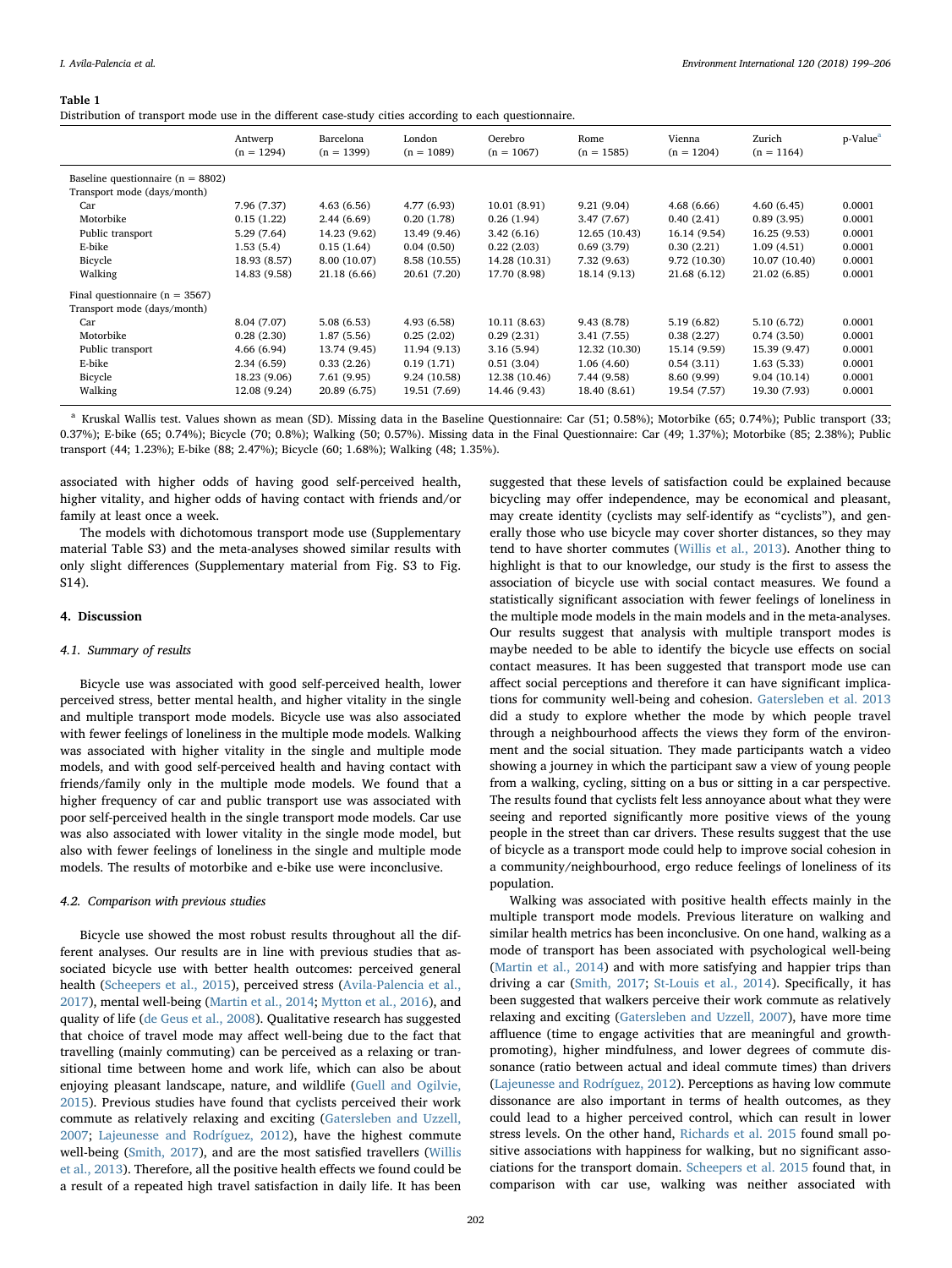#### <span id="page-4-0"></span>Table 2

| Main characteristics of the population according to each questionnaire. |  |  |  |  |  |  |  |
|-------------------------------------------------------------------------|--|--|--|--|--|--|--|
|-------------------------------------------------------------------------|--|--|--|--|--|--|--|

|                                         | Baseline<br>questionnaire<br>$(n = 8802)$ | Final questionnaire<br>$(n = 3567)$ | p-Value <sup>a</sup> |
|-----------------------------------------|-------------------------------------------|-------------------------------------|----------------------|
|                                         | Median (IQR) or n<br>$(\%)$               | Median (IQR) or n<br>(%)            |                      |
| Age                                     | 38 (20)                                   | 41 (20)                             | ${}< 0.001$          |
| Sex (Female)                            | 4675 (53.1%)                              | 1872 (52.5%)                        | 0.524                |
| University or higher<br>education       | 6173 (70.1%)                              | 2567 (72%)                          | ${}< 0.001$          |
| Having nationality                      | 7612 (86.5%)                              | 3042 (85.3%)                        | ${}< 0.001$          |
| Full-time employed                      | 5270 (59.9%)                              | 2290 (64.2%)                        | ${}< 0.001$          |
| Self-perceived health<br>(good or more) | 7493 (85.1%)                              | 3130 (87.7%)                        | < 0.001              |
| Perceived stress (scale<br>$0 - 16$     |                                           | 4(4)                                |                      |
| Mental Health (scale<br>$0 - 100$       |                                           | 76 (20)                             |                      |
| Vitality (scale 0-100)                  |                                           | 65 (20)                             |                      |
| Loneliness (scale 6-30)                 |                                           | 10(5)                               |                      |
| Contact with friends/                   |                                           | 3290 (92.2%)                        |                      |
| family (at least once                   |                                           |                                     |                      |
| a week)                                 |                                           |                                     |                      |
| Physical activity                       |                                           |                                     |                      |
| behaviours (MET-<br>minutes/week)       |                                           |                                     |                      |
| Working                                 | 0(240)                                    | 0(300)                              | 0.706                |
| Recreational                            | 960 (1800)                                | 960 (1560)                          | 0.601                |
| Transport                               | 1120 (1560)                               | 1185 (1540)                         | 0.214                |
| Overall Physical                        | 2808 (3267)                               | 2781 (3200)                         | 0.958                |
| Activity                                |                                           |                                     |                      |
| Sitting (minutes/day)                   | 480 (270)                                 | 480 (240)                           | ${}< 0.001$          |
| Body Mass Index (kg/<br>$m2$ )          | 23.31 (4.56)                              | 23.34 (4.61)                        | 0.179                |
| Transport mode (days/                   |                                           |                                     |                      |
| month) [mean (SD)]                      |                                           |                                     |                      |
| Car                                     | 6.62(7.85)                                | 6.67(7.54)                          | 0.002                |
| Motorbike                               | 1.26(4.83)                                | 1.04 (4.29)                         | 0.116                |
| Public transport                        | 11.77 (10.21)                             | 11.25 (9.93)                        | 0.067                |
| E-bike                                  | 0.59(3.39)                                | 0.96(4.24)                          | < 0.001              |
| Bicycle                                 | 10.84 (10.70)                             | 10.34 (10.60)                       | 0.006                |
| Walking                                 | 19.26 (8.27)                              | 17.88 (8.68)                        | ${}< 0.001$          |
| Changing life events<br>Moved home      |                                           |                                     |                      |
| Started a new job                       |                                           | 712 (20%)<br>679 (19%)              |                      |
| Follow-up days                          |                                           | 522 (372)                           |                      |
| City                                    |                                           |                                     | ${}< 0.001$          |
| Antwerp                                 | 1294 (14.7%)                              | 570 (16%)                           |                      |
| Barcelona                               | 1399 (15.9%)                              | 572 (16%)                           |                      |
| London                                  | 1089 (12.4%)                              | 504 (14.1%)                         |                      |
| Oerebro                                 | 1067 (12.1%)                              | 351 (9.8%)                          |                      |
| Rome                                    | 1585 (18%)                                | 514 (14.4%)                         |                      |
| Vienna                                  | 1204 (13.7%)                              | 577 (16.2%)                         |                      |
| Zurich                                  | 1164 (13.2%)                              | 479 (13.4%)                         |                      |

<span id="page-4-1"></span><sup>a</sup> U Mann Whitney test for continuous variables and Chi square test for categorical variables. Missing data in the Baseline Questionnaire: University or Higher education (293; 3.33%); Having nationality (238; 2.7%); Full-time employed (224; 2.54%); Self-perceived health (good or more) (170; 1.93%); Working Physical Activity (910; 10.34%); Recreational Physical Activity (910; 10.34%); Transport Physical Activity (910; 10.34%); Overall Physical Activity (910; 10.34%); Sitting (minutes/day) (1061; 12.05%); Body Mass Index (kg/ m<sup>2</sup>) (249; 2.83%); Car (51; 0.58%); Motorbike (65; 0.74%); Public transport (33; 0.37%); E-bike (65; 0.74%); Bicycle (70; 0.8%); Walking (50; 0.57%). Missing data in the Final Questionnaire: University or Higher education (188; 5.27%); Having nationality (174; 4.88%); Full-time employed (95; 2.66%); Selfperceived health (good or more) (83; 2.33%); Perceived stress (scale 0–16) (91; 2.55%); Vitality (scale 0–100) (87; 2.44%); Mental Health (scale 0–100) (87; 2.44%); Loneliness (scale 6–30) (81; 2.27%); Contact with friends/family (at least once a week) (81; 2.27%); Working Physical Activity (429; 12.03%); Recreational Physical Activity (429; 12.03%); Transport Physical Activity (429; 12.03%); Overall Physical Activity (429; 12.03%); Sitting (minutes/day) (495; 13.88%); Body Mass Index (kg/m<sup>2</sup>) (93; 2.61%); Car (49; 1.37%); Motorbike (85; 2.38%); Public transport (44; 1.23%); E-bike (88; 2.47%); Bicycle (60;

1.68%); Walking (48; 1.35%); Started a new job (12; 0.34%).

perceived general health nor with psychological well-being. Also [Mytton et al. 2016](#page-7-21) did not find statistically significant associations between walking and mental well-being. Regarding to social contact measures, our results, as the bicycle use ones, are in line with [Gatersleben et al. 2013](#page-6-15) results, where walkers reported significantly more positive views and felt less threatened of the young people in the street than car users. All the detailed studies assessed walking as a single transport mode or compared it with other modes. Taking into account our results and the inconsistency of the literature, it seems that a more comprehensive analysis including multiple transport modes is needed to be able to distinguish the effects of walking on health and social contact measures from the other modes of transport.

Car use was associated with fewer feelings of loneliness in the single and multiple mode models. To our knowledge, there are very few studies evaluating association between transport and social contact measures. Our results do not support findings from a previous study which concluded that car commuting was significantly associated with low social participation and low general trust ([Mattisson et al., 2015\)](#page-7-17). Two important differences between our study and Mattisson's which could explain the discrepancy are: (1) our study evaluated transport modes independently of the purpose, while [Mattisson et al. 2015](#page-7-17) focused on commuting to work; and (2) [Mattisson et al. 2015](#page-7-17) evaluated commuting for residents across a wide geographical region, whereas we recruited participants within cities. This could also explain that in our study population car driving was not so frequent and the median distance from home to work/study was around 5 km (Supplementary material Table S4). All this information suggests that perhaps most of the car trips undertaken by our study population were socially-oriented trips not car commuting trips, which could explain the positive association with loneliness feelings.

The use of car and public transport were the only transport modes that showed negative effects. The negative effects of car use are in line with previous research that suggested car driving as the most stressful mode of transport ([Novaco and Gonzalez, 2009;](#page-7-2) [Legrain et al., 2015](#page-7-3); [Mattisson et al., 2016](#page-7-4)). However, the negative effects found were neither statistically significant in the multiple mode models, nor in the dichotomous sensitivity analyses. These results may suggest a spurious association between car use and self-perceived health and vitality in the single mode models, likely due to residual confounding from not taking into account all the transport modes. Public transport was statistically significant associated with poor self-perceived health in the single mode models and in all dichotomous sensitivity analyses. This association was not statistically significant in the multiple mode models. The negative health effects of public transport are not so clear either. Public transport results are in line with previous research that suggested an association of public transport with unsatisfying trips due to several factors like inappropriate treatment by employees, lack of punctuality, or discomfort with the use of vehicles and space [\(Eriksson et al., 2013](#page-6-16)). Therefore it could be argued that public transport's negative health effects stem from people's cognitive evaluations of their life circumstances, being in this case the low travel satisfaction.

The health effects of motorbike use were unclear and no statistically significant results were found for e-bike. Motorbike and e-bike were the least represented transport modes in our study population leading to low statistical power and inconclusive results.

# 4.3. Limitations and strengths

Our study had some limitations. First, our study population was highly educated and younger than the general population [\(Gaupp-](#page-6-11)[Berghausen et al., n.d.\)](#page-6-11). This may be a consequence of the mainly opportunistic recruitment strategy done in PASTA, leading to a study population with more interest in the topic and perhaps healthier lifestyles than the general population. Second, we used self-reported data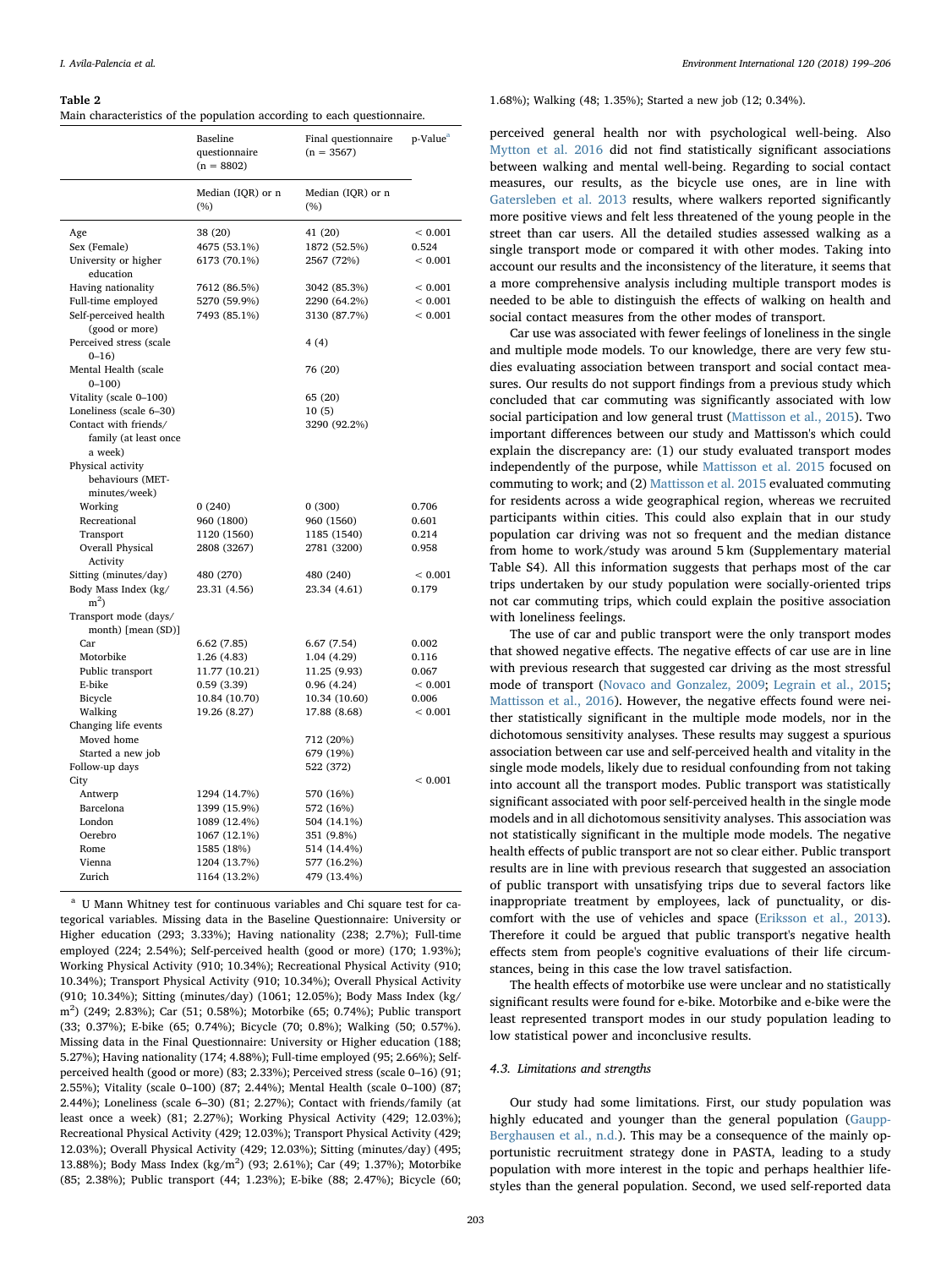<span id="page-5-0"></span>

| Self-perceived health <sup>a</sup> | stress <sup>b</sup><br>Perceived | Mental health <sup>b</sup>                                               | Vitality <sup>b</sup>  | Loneliness <sup>b</sup>       | Contact with friends/family <sup>c</sup>                                                                                                      |
|------------------------------------|----------------------------------|--------------------------------------------------------------------------|------------------------|-------------------------------|-----------------------------------------------------------------------------------------------------------------------------------------------|
| OR (CI 95%)                        | 95%)<br>Coef (CI                 | Coef (CI 95%)                                                            | $Coef$ (CI 95%)        | Coef (CI 95%)                 | OR (CI 95%)                                                                                                                                   |
|                                    |                                  |                                                                          |                        |                               |                                                                                                                                               |
| 0.98(0.97, 0.99)                   | $0.005(-0.009, 0.019)$           | $-0.02(-0.10, 0.05)$                                                     | $-0.10(-0.19, 0.01)^*$ | $-0.02(-0.04, -0.00)^*$       | 1.01(0.98, 1.03)                                                                                                                              |
| 1.01 (0.98, 1.03)                  | $0.011 (-0.012, 0.034)$          | $-0.10(-0.22, 0.02)$                                                     | $-0.13(-0.27, 0.02)$   | $-0.02(-0.05, 0.01)$          | 1.00 (0.96, 1.04)                                                                                                                             |
| $0.98(0.96, 0.99)$ **              | $0.003(-0.008, 0.014)$           | $-0.03(-0.09, 0.03)$                                                     | $-0.06(-0.13, 0.01)$   | $0.00(-0.02, 0.01)$           | 1.00(0.98, 1.02)                                                                                                                              |
| 0.98(0.95, 1.01)                   | $-0.018(-0.045, 0.009)$          | $0.08(-0.07, 0.22)$                                                      | $0.07 (-0.09, 0.24)$   | $-0.01(-0.04, 0.03)$          | 1.00 (0.96, 1.04)                                                                                                                             |
| 1.07 (1.05, 1.08)                  | $(-0.023, -0.003)$<br>$-0.013$   | 0.10(0.04, 0.15)                                                         | $0.15(0.08, 0.21)$ **  | $-0.01(-0.03, 0.00)$          | 1.01 (0.99, 1.03)                                                                                                                             |
| 1.01(1.00, 1.02)                   | $(-0.016, 0.012)$<br>$-0.002$    | $0.03(-0.04, 0.10)$                                                      | 0.10(0.01, 0.18)       | $-0.01(-0.03, 0.01)$          | 1.02 (1.00, 1.04)                                                                                                                             |
|                                    |                                  |                                                                          |                        |                               |                                                                                                                                               |
| 1.00 (0.99, 1.02)                  | $-0.003(-0.019, 0.013)$          | $0.03(-0.05, 0.12)$                                                      | $-0.02(-0.12, 0.07)$   | $-0.04(-0.06,-0.02)$          | 1.02 (0.99, 1.05)                                                                                                                             |
| 1.02 (0.99, 1.04)                  | $0.006(-0.018, 0.031)$           | $-0.06(-0.19, 0.07)$                                                     | $-0.09(-0.24, 0.06)$   | $-0.04$ ( $-0.07$ , $-0.00$ ) | 1.01 (0.97, 1.06)                                                                                                                             |
| 0.99(0.98, 1.01)                   | $-0.002(-0.016, 0.011)$          | $0.00 (-0.07, 0.07)$                                                     | $-0.05(-0.13, 0.030)$  | $-0.02(-0.03, 0.00)$          | 1.00(0.98, 1.02)                                                                                                                              |
| 0.99(0.96, 1.02)                   | $-0.052, 0.003$<br>$-0.025$      | $0.12 (-0.02, 0.27)$                                                     | $0.13(-0.04, 0.30)$    | $-0.02(-0.06, 0.01)$          | 1.01 (0.97, 1.05)                                                                                                                             |
| 1.07(1.05, 1.08)                   | $(-0.028,-0.004)$<br>$-0.016$    | 0.11(0.05, 0.18)                                                         | 0.14(0.07, 0.22)       | $-0.03(-0.05, -0.01)^{k}$     | 1.02 (1.00, 1.04)                                                                                                                             |
| 1.02 (1.00, 1.03)                  | $(-0.019, 0.010)$<br>0.005       | $0.05 (-0.03, 0.13)$                                                     | $0.14(0.05, 0.23)$ *   | $-0.02(-0.04, 0.00)$          | 1.03(1.00, 1.05)                                                                                                                              |
|                                    |                                  |                                                                          |                        |                               |                                                                                                                                               |
|                                    |                                  | All models were adjusted by age, sex, education, nationality, employment |                        |                               | status, and city. Sample sizes: Self-perceived health (n = 8218); Perceived stress (n = 3241); Mental health (n = 3243); Vitality (n = 3243); |

Table 3<br>Regression models assessing associations between the different transport modes and the health outcomes, adjusted for all the potential confounders. Regression models assessing associations between the different transport modes and the health outcomes, adjusted for all the potential confounders.

<span id="page-5-5"></span><span id="page-5-4"></span><span id="page-5-3"></span><span id="page-5-2"></span><span id="page-5-1"></span>Ĺ, ļ  $\dot{\succ}$  $\ddot{\phantom{0}}$ 

Loneliness (n = 3247); Contact with friends/family (n = 3247).

Mixed-effects logistic regression models.

<sup>b</sup> Linear regression models.

 $\scriptsize{\begin{array}{ccc} \mathfrak{a} & \mathfrak{a} & \mathfrak{c} & \mathfrak{c} \end{array}}$ Logistic regression models.

 $p-Values < 0.05$  $\dots$  p-Value  $\leq 0.001$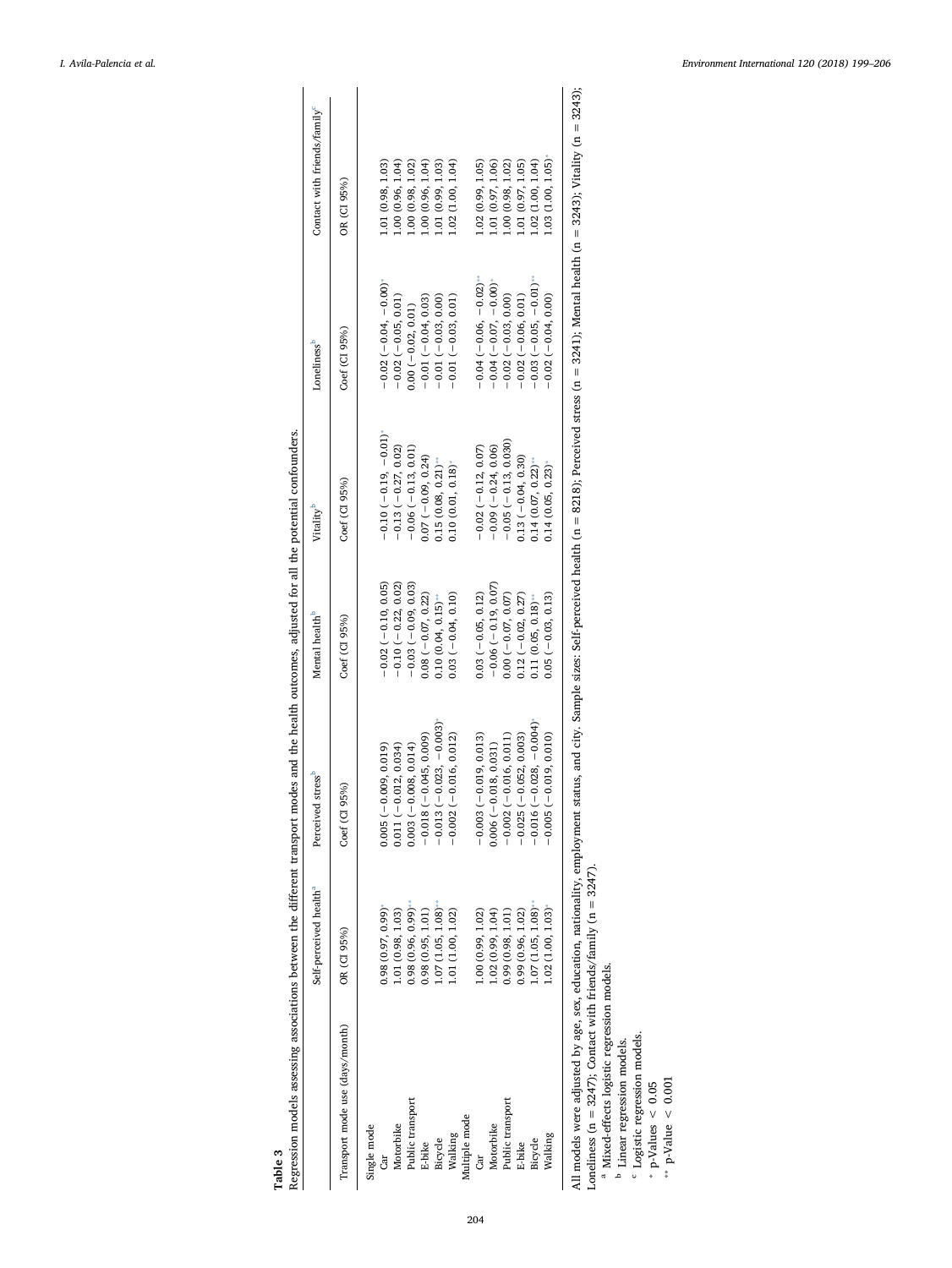to assess use of transport modes, which may be imprecise and can be prone to recall bias. Third, our study population had a low representation of car, motorbike, and e-bike use, which could lead to an underestimation of the effects of car use, and ended in inconclusive results of the effects of motorbike and e-bike use. Finally, we cannot infer causality due to the limited number of repetitions in self-perceived health models and to the cross-sectional design for the rest of outcomes.

This study had several strengths too. First, to our knowledge, this was the largest study evaluating associations between the use of different transport modes and health and social contact measures. Second, we explored the associations using data from participants from different European cities with different travel behaviours. Therefore, we analyzed associations using both pooled analyses and stratified by city using the meta-analyses as sensitivity analyses. The pooled analyses results were fairly consistent with the meta-analyses results suggesting that we accounted properly for city effects, which may be due to cultural, social, and other differences between cities. Third, bicycle use was oversampled making possible to analyze this transport mode separately from walking. Fourth, we used validated questionnaires to measure all our outcomes (with the exception of contact with friends/ family). Although the measurement of the outcomes was self-reported, this is entirely appropriate for our outcomes. Also, it is well documented that our main outcome (self-perceived health) provides a good summary of health status ([Ware et al., 1993](#page-7-18)). This outcome was measured in both questionnaires and had the biggest sample size of all our measurements, providing fairly robust results. Finally, we conducted single and multiple mode analyses. Multiple mode models may be more realistic as they account for multiple mode use which is a reality for many people nowadays and isolates the effect of specific modes after adjustment for others.

### 4.4. Conclusions

Evidence from this study provides robust results for the observation that bicycling is associated with several positive health effects. Also highlight our results for walking, as positive health effects came up after adjusting for all transport modes. An integrated management of urban design, transport planning, and public health is needed to develop policies to promote active transport and trying to integrate in people's mind that transport is not only about moving is also about public health and population's well-being.

### Acknowledgements

ISGlobal is a member of the CERCA Programme, Generalitat de Catalunya. The authors are grateful to the participants of Physical Activity through Sustainable Transportation Approaches (PASTA) project. We would like to acknowledge David Martínez and Esther Gracia for their help with the statistical analyses.

# Funding

This work was supported by the European project PASTA, which had partners in London, Rome, Antwerp, Örebro, Vienna, Zurich, and Barcelona. PASTA [\(http://www.pastaproject.eu/](http://www.pastaproject.eu)) was a 4-year project funded by the European Union's Seventh Framework Program under EC-GA No. 602624-2 (FP7-HEALTH-2013-INNOVATION-1). ED was supported by a postdoctoral scholarship from FWO – Research Foundation Flanders. JPO was financed by the Colombian Government, Colciencias Scholarship for PhD's abroad number 646. The funding sources had no involvement in the study. MJN had full access to all the data in the study and had final responsibility for the decision to submit for publication.

#### Contributors

CB, AdN, TG, LIP, and MJN wrote the original grant proposal on which the study design and paper is based. ER and RG helped coordinate the overall work in PASTA. TG, RG, AdN, LIP, and ED led the development of the conceptual framework and survey design for the longitudinal study. IAP and MJN led the final questionnaire design. EAB, JPO, IAP, ES, FI, RG, ER, MGB, TG, and ED contributed with the participant recruitment process and data collection in the different cities. CB and TG coordinated the analysis and publication process of PASTA. IAP conducted the analyses and drafted this version of the paper and received input from all the authors. All the authors read and commented on the paper and agreed with the final version.

#### Declaration of interests

None.

#### Appendix A. Supplementary data

Supplementary data to this article can be found online at [https://](https://doi.org/10.1016/j.envint.2018.08.002) [doi.org/10.1016/j.envint.2018.08.002.](https://doi.org/10.1016/j.envint.2018.08.002)

#### References

- <span id="page-6-5"></span>Avila-Palencia, I., de Nazelle, A., Cole-Hunter, T., et al., 2017. The relationship between bicycle commuting and perceived stress: a cross-sectional study. BMJ Open 7 (6), e013542. <https://doi.org/10.1136/bmjopen-2016-013542>.
- <span id="page-6-2"></span>Bakrania, K., Edwardson, C.L., Khunti, K., Bandelow, S., Davies, M.J., Yates, T., 2017. Associations between sedentary behaviours and cognitive function: cross-sectional and prospective findings from the UK Biobank. Am. J. Epidemiol. 187 (3), 441–454. <https://doi.org/10.1093/aje/kwx273>.
- <span id="page-6-8"></span>Besser, L.M., Marcus, M., Frumkin, H., 2008. Commute Time and Social Capital in the U.S. Am. J. Prev. Med. 34 (3), 207–211. [https://doi.org/10.1016/j.amepre.2007.12.004.](https://doi.org/10.1016/j.amepre.2007.12.004)
- <span id="page-6-7"></span>Brand, C., Goodman, A., Rutter, H., Song, Y., Ogilvie, D., 2013. Associations of individual, household and environmental characteristics with carbon dioxide emissions from motorised passenger travel. Appl. Energy 104, 158–169. [https://doi.org/10.1016/J.](https://doi.org/10.1016/J.APENERGY.2012.11.001) [APENERGY.2012.11.001.](https://doi.org/10.1016/J.APENERGY.2012.11.001)
- <span id="page-6-3"></span>Brown, B.B., Werner, C.M., Tribby, C.P., Miller, H.J., Smith, K.R., 2015. Transit use, physical activity, and body mass index changes: objective measures associated with complete street light-rail construction. Am. J. Public Health 105 (7), 1468–1474. [https://doi.org/10.2105/AJPH.2015.302561.](https://doi.org/10.2105/AJPH.2015.302561)
- <span id="page-6-4"></span>Celis-Morales, C.A., Lyall, D.M., Welsh, P., et al., 2017. Association between active commuting and incident cardiovascular disease, cancer, and mortality: prospective cohort study. BMJ 357357, j1456. [https://doi.org/10.1136/bmj.j1456.](https://doi.org/10.1136/bmj.j1456)
- <span id="page-6-13"></span>[Cohen, S., Kamarck, T., Mermelstein, R., 1983. A global measure of perceived stress. J.](http://refhub.elsevier.com/S0160-4120(18)31314-X/rf0035) [Health Soc. Behav. 24 \(4\), 385](http://refhub.elsevier.com/S0160-4120(18)31314-X/rf0035)–396.
- <span id="page-6-12"></span>Dadvand, P., Bartoll, X., Basagaña, X., et al., 2016. Green spaces and General Health: Roles of mental health status, social support, and physical activity. Environ. Int. 91, 161–167. <https://doi.org/10.1016/j.envint.2016.02.029>.
- <span id="page-6-1"></span>Dons, E., Temmerman, P., Van Poppel, M., Bellemans, T., Wets, G., Int, Panis L., 2013. Street characteristics and traffic factors determining road users' exposure to black carbon. Sci. Total Environ. 447, 72–79. [https://doi.org/10.1016/j.scitotenv.2012.12.](https://doi.org/10.1016/j.scitotenv.2012.12.076) [076](https://doi.org/10.1016/j.scitotenv.2012.12.076).
- <span id="page-6-16"></span>Eriksson, L., Friman, M., Gärling, T., 2013. Perceived attributes of bus and car mediating satisfaction with the work commute. Transp. Res. A Policy Pract. 47, 87–96. [https://](https://doi.org/10.1016/J.TRA.2012.10.028) [doi.org/10.1016/J.TRA.2012.10.028.](https://doi.org/10.1016/J.TRA.2012.10.028)
- <span id="page-6-14"></span>Gatersleben, B., Uzzell, D., 2007. Affective Appraisals of the Daily Commute Comparing Perceptions of Drivers, Cyclists, Walkers, and Users of Public Transport. Environ Behav. 39, 416–431. [https://doi.org/10.1177/0013916506294032.](https://doi.org/10.1177/0013916506294032)
- <span id="page-6-15"></span>Gatersleben, B., Murtagh, N., White, E., 2013. Hoody, goody or buddy? How travel mode affects social perceptions in urban neighbourhoods. Transport. Res. F: Traffic Psychol. Behav. 21, 219–230. <https://doi.org/10.1016/J.TRF.2013.09.005>.
- <span id="page-6-11"></span>Gaupp-Berghausen M, Raser E, Anaya E, et al. Evaluating Different Recruitment Methods in a Longitudinal Survey: Findings from the Pan-European PASTA Project. Preprint. [https://doi.org/10.2196/preprints.11492.](https://doi.org/10.2196/preprints.11492)
- <span id="page-6-10"></span>Gerike, R., de Nazelle, A., Nieuwenhuijsen, M., et al., 2016. Physical Activity through Sustainable Transport Approaches (PASTA): a study protocol for a multicentre project. BMJ Open 6 (1), e009924. <https://doi.org/10.1136/bmjopen-2015-009924>.
- <span id="page-6-6"></span>de Geus, B., Van Hoof, E., Aerts, I., Meeusen, R., 2008. Cycling to work: influence on indexes of health in untrained men and women in Flanders. Coronary heart disease and quality of life. Scand. J. Med. Sci. Sports 18 (4), 498–510. [https://doi.org/10.](https://doi.org/10.1111/j.1600-0838.2007.00729.x) [1111/j.1600-0838.2007.00729.x](https://doi.org/10.1111/j.1600-0838.2007.00729.x).
- <span id="page-6-9"></span>de Gierveld, J.J., van Tilburg, T., Dykstra, P., 2016. Loneliness and social isolation. In: The Cambridge Handbook of Personal Relationships, . [https://repub.eur.nl/pub/](https://repub.eur.nl/pub/93235/) [93235/](https://repub.eur.nl/pub/93235/) (Accessed October 26, 2017).
- <span id="page-6-0"></span>Giles-Corti, B., Vernez-Moudon, A., Reis, R., et al., 2016. City planning and population health: a global challenge. Lancet 388 (10062), 2912–2924. [https://doi.org/10.](https://doi.org/10.1016/S0140-6736(16)30066-6)